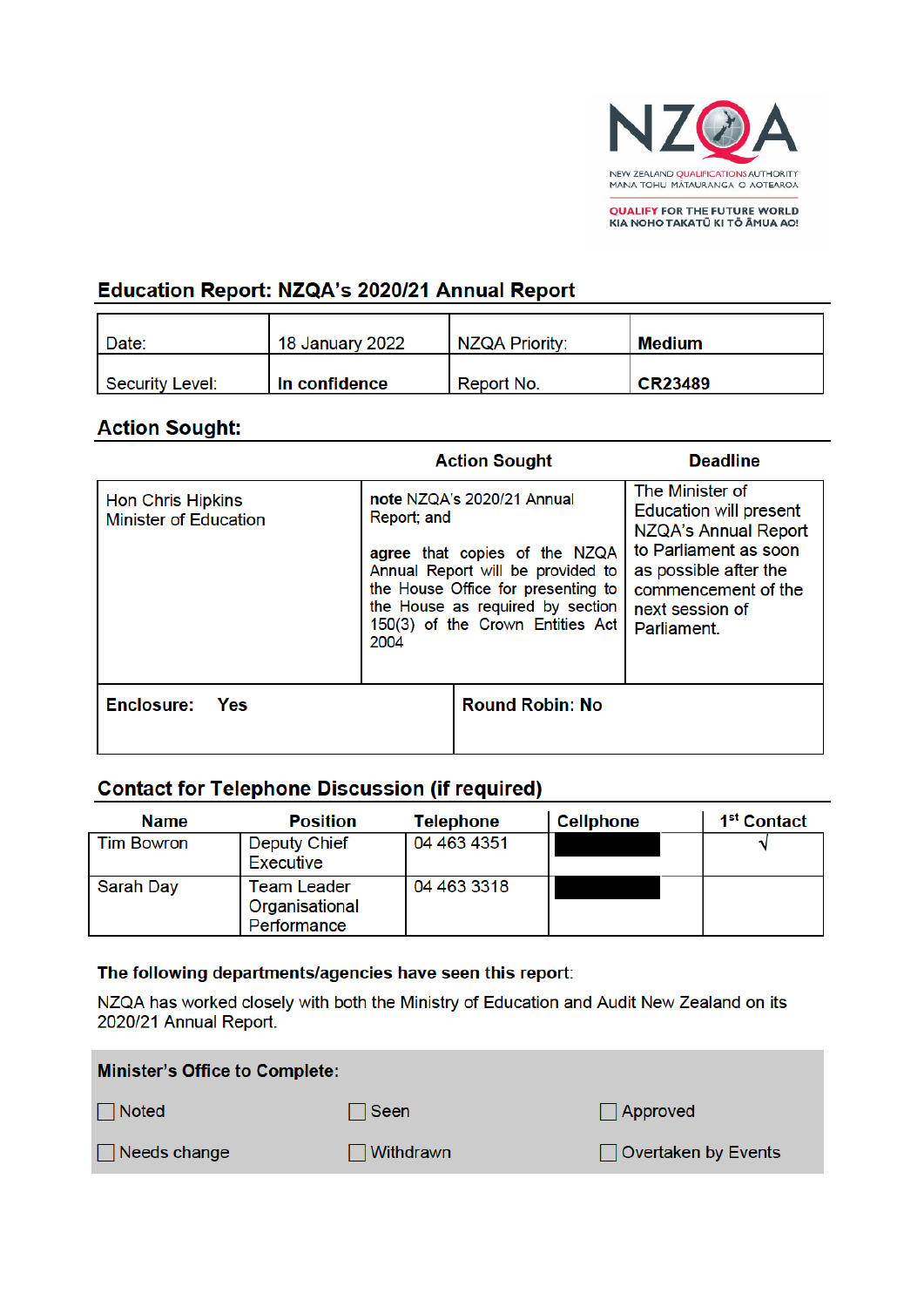| □ See Minister's comments | Declined<br>$\mathsf{L}$ |
|---------------------------|--------------------------|
| Referred to:              |                          |
| <b>Comments:</b>          |                          |
|                           |                          |
|                           |                          |
|                           |                          |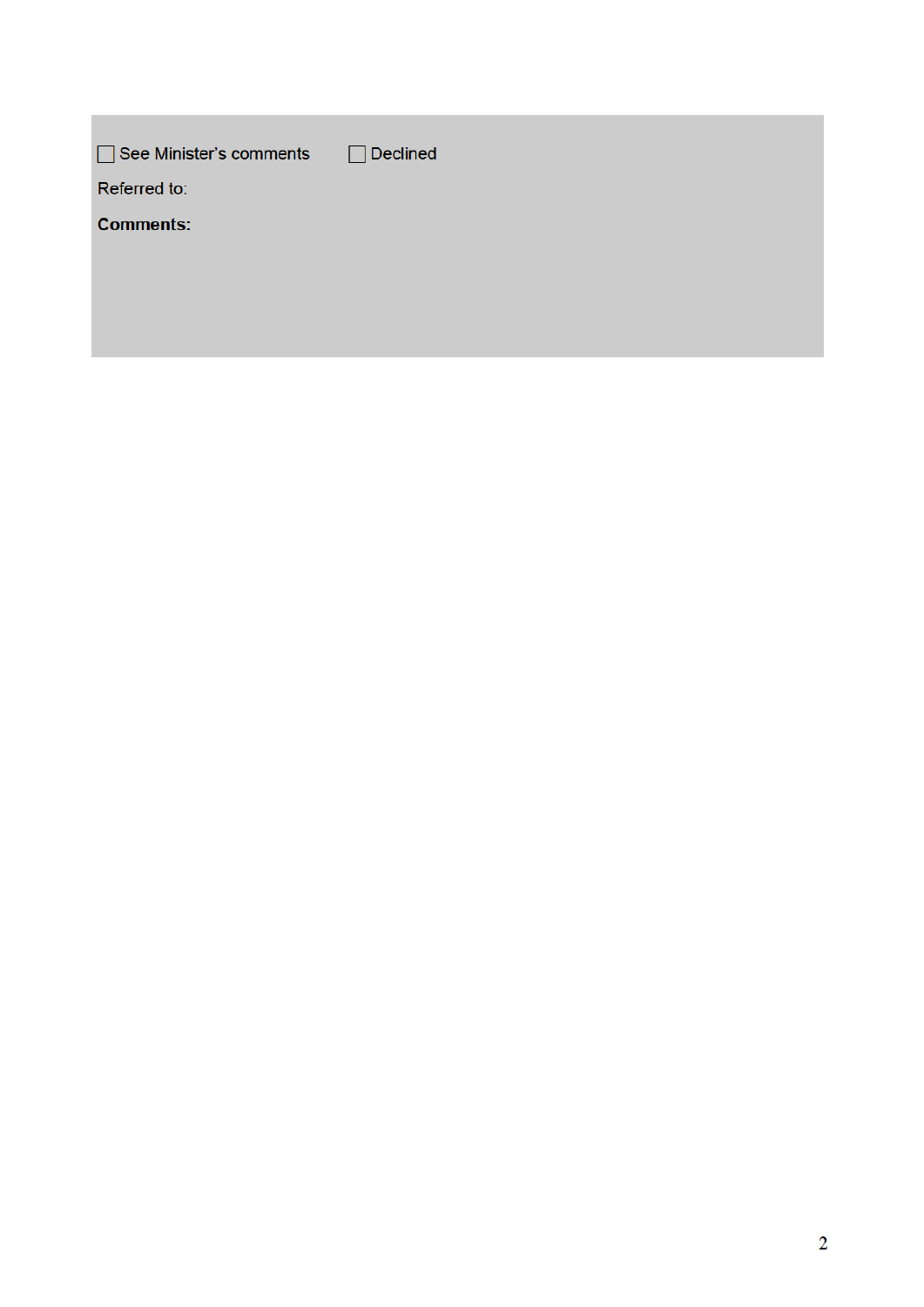# Purpose of Report

1. To provide an accurate/audited account of NZQA's financial and non-financial performance for the year ending 30 June 2021 (in accordance with Crown Entities Act 2004).

### **Background**

- 2. The Crown Entities Act 2004 requires NZQA to produce an annual report. An annual report must provide the information that is necessary to enable an informed assessment to be made of the entity's operations and performance for that financial year, including an assessment of the entity's progress in relation to its strategic intentions as set out in the most recent Statement of Intent.
- 3. NZQA's 2020/21 Annual Report reports against the strategic intentions in the 2019/20 2022/23 Statement of Intent and the 2020/21 Statement of Performance Expectations. This is the second year of reporting against the 2019/20 – 2022/23 Statement of Intent.

### Comment

- 4. As per section 150 (1) (b) of the Crown Entities Act 2004, NZQA is providing you with the final version of its 2020/21 Annual Report.
- 5. NZQA has been working closely with the Ministry of Education's Monitoring and Appointments Team (the team responsible for monitoring NZQA), and Audit New Zealand, to ensure that the 2020/21 Annual Report accurately reflects NZQA's performance and meets relevant statutory requirements.
- 6. Section 150 (3) of the Crown Entities Act 2004, states that a responsible Minister must present the entity's annual report to the House of Representatives within 5 working days of receiving it, or if Parliament is not in session, as soon as possible after the commencement of the next session of Parliament.
- 7. To meet the requirement to publish the annual report "not later than 10 working days after the annual report is received by the Minister" under section 150 (4) of the Crown Entities Act 2004, NZQA will publish the document via the NZQA website no later than 1 February 2022.